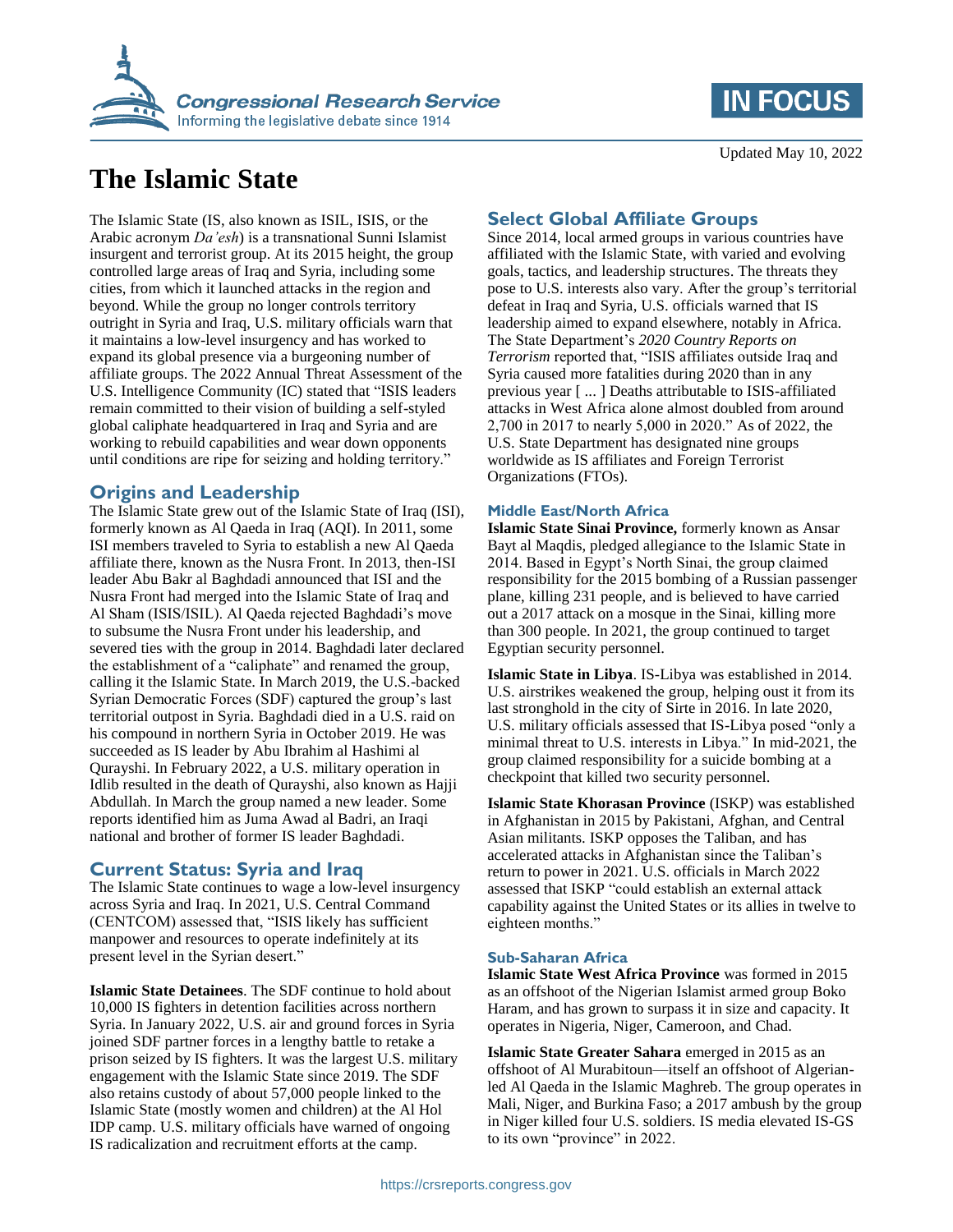**Islamic State Democratic Republic of the Congo (ISIS-**

**DRC)** was established in 2019 as a rebranding of the Allied Democratic Forces (ADF), a long-active Ugandan-origin insurgent group. ADF attacks in 2021 killed more than 1,200 people in DRC, up almost 50% from the previous year, according to U.N. reporting. The group also carried out large urban attacks in Uganda in late 2021, a departure from recent years in which it appeared to operate solely in DRC.

**Islamic State-Mozambique (IS-M)**, a local group that affiliated with the Islamic State in 2019, launched an insurgency in 2017 that has killed about 1,700 civilians and displaced 784,000 people. In 2021, IS-M attacked the town of Palma, killing dozens. Palma hosts a U.S. governmentbacked natural gas processing facility that Total, a French firm, is developing. After the attack, Total suspended the project pending a restoration of secure operating conditions.

#### **South and East Asia**

**Islamic State Philippines,** also known as ISIS-East Asia (ISIS-EA), is comprised of remnants of the Abu Sayyaf Group and other local militant groups. ISIS-EA, which pledged allegiance to the Islamic State in 2014, has around 300-500 mostly Filipino and some foreign fighters. The group has carried out sporadic attacks in Mindanao and Sulu in the southern Philippines.

**Islamic State Bangladesh** pledged allegiance to the Islamic State in 2014. The group's largest operation was a 2016 attack on a bakery popular with expatriates that killed 20. Since then, the group has continued sporadic attacks largely targeting Bangladesh police.

## **The Domestic Threat**

The 2022 IC Annual Threat Assessment reported that the threat posed by the Islamic State to U.S. persons and interests "probably will remain greatest in regions where the group has an operational presence; ISIS's ideology and propaganda, however, almost certainly will continue to inspire attacks in the West, including in the United States."

## **Select U.S. Policy Tools**

## **Military Operations**

In 2014, the U.S. Department of Defense established Combined Joint Task Force – Operation Inherent Resolve (OIR) to formalize U.S.-led coalition operations against IS forces in Iraq and Syria. While the campaign to retake the Islamic State's territorial "caliphate" in Iraq and Syria was largely carried out by local Syrian and Iraqi partner forces, the United States provided airstrikes, artillery, advice, and intelligence support. In 2020, OIR entered its final phase, during which the Coalition seeks to enable partner forces to operate independently against IS remnants.

#### **Global Partnerships**

In 2014, the United States formed the Global Coalition to Defeat ISIS with 83 partner governments and institutions. Most coalition members did not participate in the military campaign against the Islamic State in Iraq and Syria, but U.S. officials sought their cooperation to counter the flow of foreign fighters, IS financing, and IS propaganda. A subgroup of foreign ministers continue to meet as part of the Global Coalition to Defeat ISIS Small Group.

**Training, Equipping, and Advising Partner Forces**

The United States has trained local partner forces in Iraq and Syria with the goal of limiting the size and duration of the U.S. military presence required to counter the Islamic State. Since late 2015, U.S. personnel have been deployed in an advisory and planning capacity with the SDF in northern Syria. U.S. military personnel also deployed to Iraq to advise and train Iraqi forces, gather intelligence on the Islamic State, and secure U.S. personnel and facilities. In December 2021, U.S. military personnel with a combat role withdrew from Iraq, with an undisclosed number remaining at the invitation of the Iraqi government to provide advice and assistance alongside coalition partners.

**Current Funding and the FY2023 Request.** Congress has authorized U.S. train and equip programs for Iraq and Syria through December 2022, and has appropriated defense funding for train and equip programs in both countries through September 2022. The Administration's FY2023 defense request seeks \$541 million for the Counter-ISIS Train and Equip Fund (CTEF), including \$358 million for Iraq and \$183 million for Syria. This reflects an increase from the prior two years (\$500 million and \$460 million enacted for CTEF in FY2022 and FY2021, respectively). The Defense Department reports that it intends to enlarge the number of vetted Syrian groups and individuals in FY2023 by 3,500 personnel, primarily to recruit and train new detention facility guard forces.

### **Post-IS Stabilization**

The United States has provided stabilization assistance in areas of Syria and Iraq liberated from the Islamic State in an effort to prevent the group's re-emergence, including more than \$1.3 billion in stabilization assistance for Syria since 2011. The State Department describes such assistance as "a critical element in the OIR mission because it mitigates the economic and social cleavages previously exploited by ISIS, closes gaps in local authority capacity, and supports civil society to advocate for citizen needs."

## **Sanctions**

The United States seeks to limit the Islamic State's ability to finance its operations, in part by preventing the group and its affiliates from accessing the U.S. financial system. The State Department designated the above affiliates as FTOs and as Specially Designated Global Terrorists (SDGTs); U.S. and foreign financial institutions that knowingly conduct or facilitate any significant transaction on behalf of these groups could be subject to U.S. sanctions. 18 U.S.C. 2339B, prohibiting persons under U.S. jurisdiction from providing material support or resources to designated FTO, makes punishable any such act and requires financial institutions to seize assets related to questionable transactions. IS affiliates also are subject to U.N. sanctions under U.N. Security Council Resolution 2368 (2017), which requires member states to apply an asset freeze, travel ban, and arms embargo to any individual or entity on the ISIL (Da'esh) & Al Qaida Sanctions List.

**Carla E. Humud**, Analyst in Middle Eastern Affairs